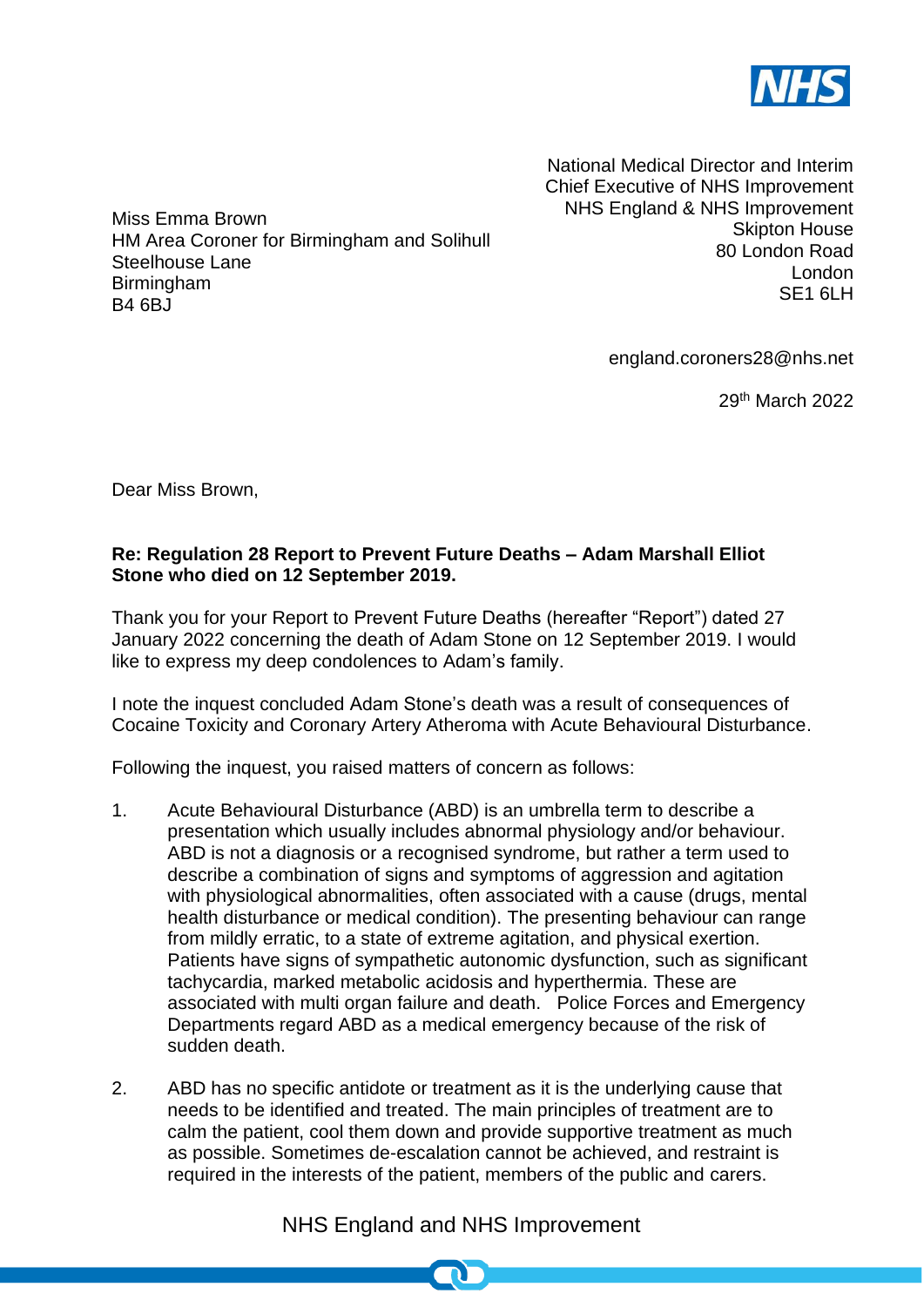Physical restraint should always be kept to a minimum because resistance to it increases the physiological burden to the patient and therefore the risk of death. Sedation is rarely available outside hospital and therefore the key is getting the patient to hospital as soon as possible to avoid or minimise restraint.

- 3. Currently the triaging tools used by ambulance services, namely NHS Pathways and Advanced Medical Priority Dispatch (AMPDS), categorises ABD as requiring a category 2 response. A category 2 response has a mean average response time of 18 minutes from categorisation of the call, up to a maximum of 4 minutes from the start of the call.
- 4. The inquest heard evidence from 2 expert witnesses, who gave evidence that, in their opinion, severe ABD should be given the highest priority by Ambulance Services. However, one witness did feel that there should be some assessment of severity as mild cases of ABD do not create the risk of death that warrants the category 1 response. A suggestion was that restraint could be used as the trigger for a designation of category 1 for ABD given that the need for restraint both indicates that the case is severe and is actually increasing the risk of death.
- 5. The continuance of a system which does not allow a category 1 response in severe case of ABD where restraint is taking place is putting lives at risk.

NHS Ambulance Services are required to process 999 calls through a triage system approved by the Department of Health and Social Care. There are currently two systems approved in England for primary 999 assessments: NHS Pathways and Advanced Medical Priority Dispatch System (AMPDS). The outcome (disposition) reached at the conclusion of the initial assessment must be mapped to approved, contracted standards. There is a requirement to map these outcomes to the various categories set out within the NHS Constitution and Ambulance Service 999 contracts. The production, maintenance, review and revision of this dataset is the responsibility of NHS England and NHS Improvement as the owner of the dataset. The ambulance sector within England has a vital role in providing information, evidence and expert advice to NHS England and NHS Improvement regarding the dataset and the prioritisation of emergency calls. Both triage systems assign a Category 2 (emergency) response to suspected cases of ABD.

ABD is not common and it is very difficult to identify the difference between agitation, antisocial behaviour, deliberate violent behaviour and ABD, which is not a specific condition with a set of defined symptoms. There is no reliable way to determine mild or severe ABD in the pre-hospital setting and certainly not on the phone during a triage process.

Category 1 responses are reserved for immediate threat to life illnesses or injuries and ambulances are diverted when en-route to other emergencies in order to respond to Category 1 patients. Cases of suspected ABD should be assigned a Category 2 response which is the immediate dispatch of an emergency ambulance, however, ambulance services are advised that a senior clinician within the control room should be made aware of the potential ABD incident to assist with decision